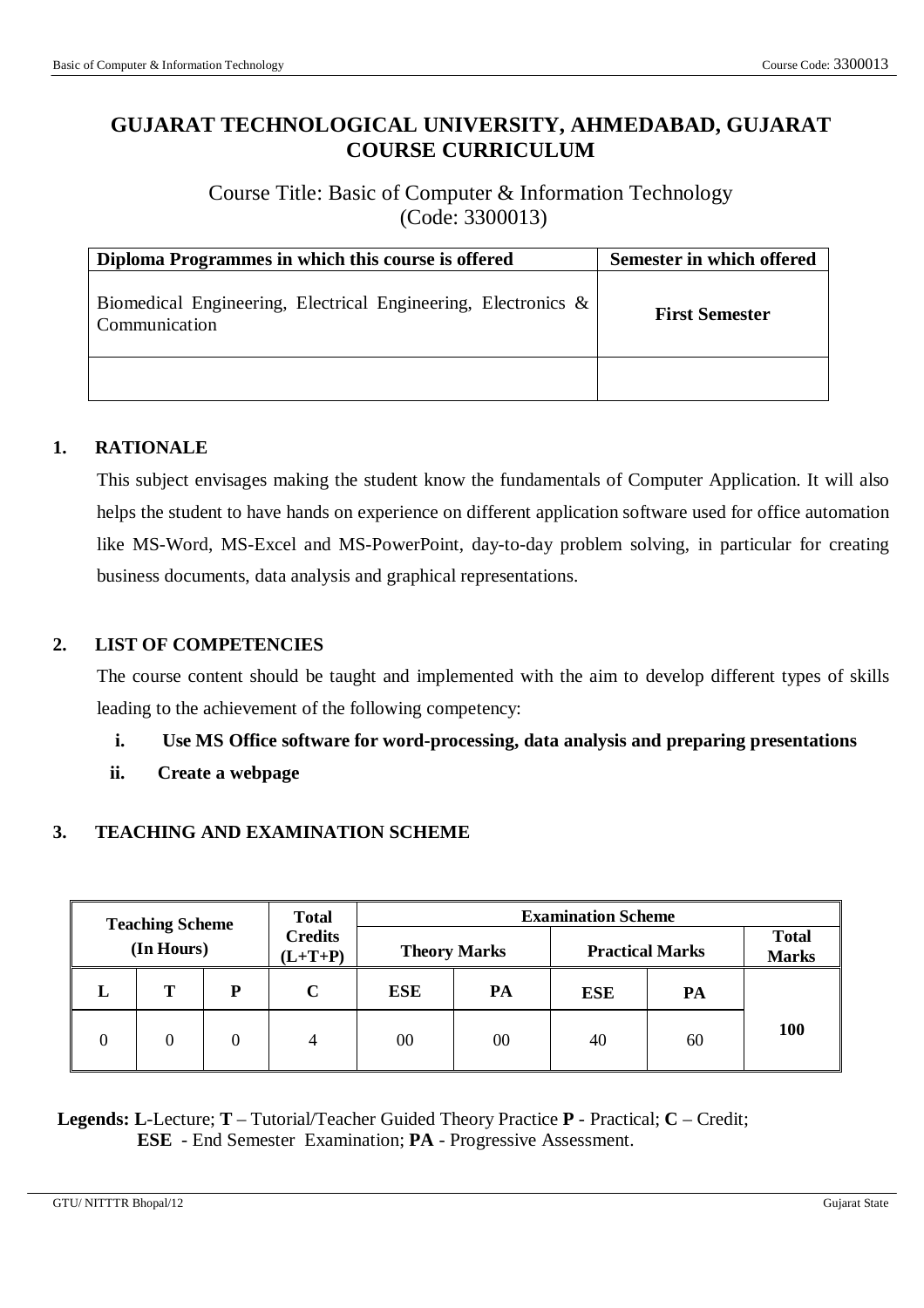## **4. DETAILED COURSE CONTENT**

| Unit                                                     | <b>Major Learning</b>                                                                                                                                                                                                                                                                       | <b>Topics and Sub-topics</b>                                                                                                                                                                                                                                                                                                                                                                                                                                                                                                                                                                                                                                                                                                                                                                                                                                                                                                                                                                                                              |
|----------------------------------------------------------|---------------------------------------------------------------------------------------------------------------------------------------------------------------------------------------------------------------------------------------------------------------------------------------------|-------------------------------------------------------------------------------------------------------------------------------------------------------------------------------------------------------------------------------------------------------------------------------------------------------------------------------------------------------------------------------------------------------------------------------------------------------------------------------------------------------------------------------------------------------------------------------------------------------------------------------------------------------------------------------------------------------------------------------------------------------------------------------------------------------------------------------------------------------------------------------------------------------------------------------------------------------------------------------------------------------------------------------------------|
| $Unit - I$<br><b>Basics of</b><br><b>Computer System</b> | <b>Outcomes</b><br>1.1 Describe computer<br>hardware and software<br>1.2 Identify I/O devices<br>1.3 Describe functioning of<br>CU ALU and memory<br>unit<br>1.4 Differentiate various<br>types of printers<br>1.5 Explain use of OS<br>1.6 Demonstrate various<br>file handling operations | <b>Basics of Computer System</b><br>Concept of Hardware and Software<br>1.1<br>1.2<br>Computer block diagram<br>1.3<br>Input Output unit<br>CPU, Control Unit, Arithmetic logic Unit<br>1.4<br>(ALU), Memory Unit<br>Monitor, Printers: Dot matrix, Laser, Inkjet,<br>1.5<br>Plotters, Scanner<br>System software and Application Software<br>1.6<br>Operating system concepts, purpose and<br>1.7<br>functions<br>Operations of Windows OS.<br>1.8<br>1.9 Creating and naming of file and folders<br>1.10 Copying file, renaming and deleting of files<br>and folders,                                                                                                                                                                                                                                                                                                                                                                                                                                                                   |
| Unit-II<br><b>Using MS - Word</b><br>2007                | 2.1 Use basics text<br>formatting features<br>2.2 Manipulate text<br>2.3 Use page Setup features<br>2.4 Use spell and grammar<br>utility<br>2.5 Work with graphics/<br>clipart<br>2.6 Create and manipulate<br>table<br>2.7 Use auto shapes and its<br>formatting with text                 | 1.11 Searching files and folders, installation<br>application, creating shortcut of application<br>on the desktop<br>1.12 Overview of control Panel, Taskbar.<br><b>Using MS - Word 2007</b><br>2.1 Overview of Word processor<br>2.2 Basics of Font type, size, colour,<br>2.3 Effects like Bold, italic, underline,<br>Subscript and superscript,<br>2.4 Case changing options,<br>2.5 Inserting, deleting, undo and redo, Copy and<br>Moving (cutting) text within a document,<br>2.6 Formatting Paragraphs and Lists<br>2.7 Setting line spacing; single<br>2.8 Page settings and margins including header<br>and footer<br>2.9 Spelling and Grammatical checks<br>2.10Table and its options, Inserting rows or<br>columns, merging and splitting cells,<br>Arithmetic Calculations in a Table.<br>2.11 Working with pictures, Inserting Pictures<br>from Files,<br>2.12Using Drawings and WordArt; Lines and<br>Shapes, Modifying Drawn Objects,<br>Formatting Drawn Objects, options for<br>Creating and Modifying a WordArt Object |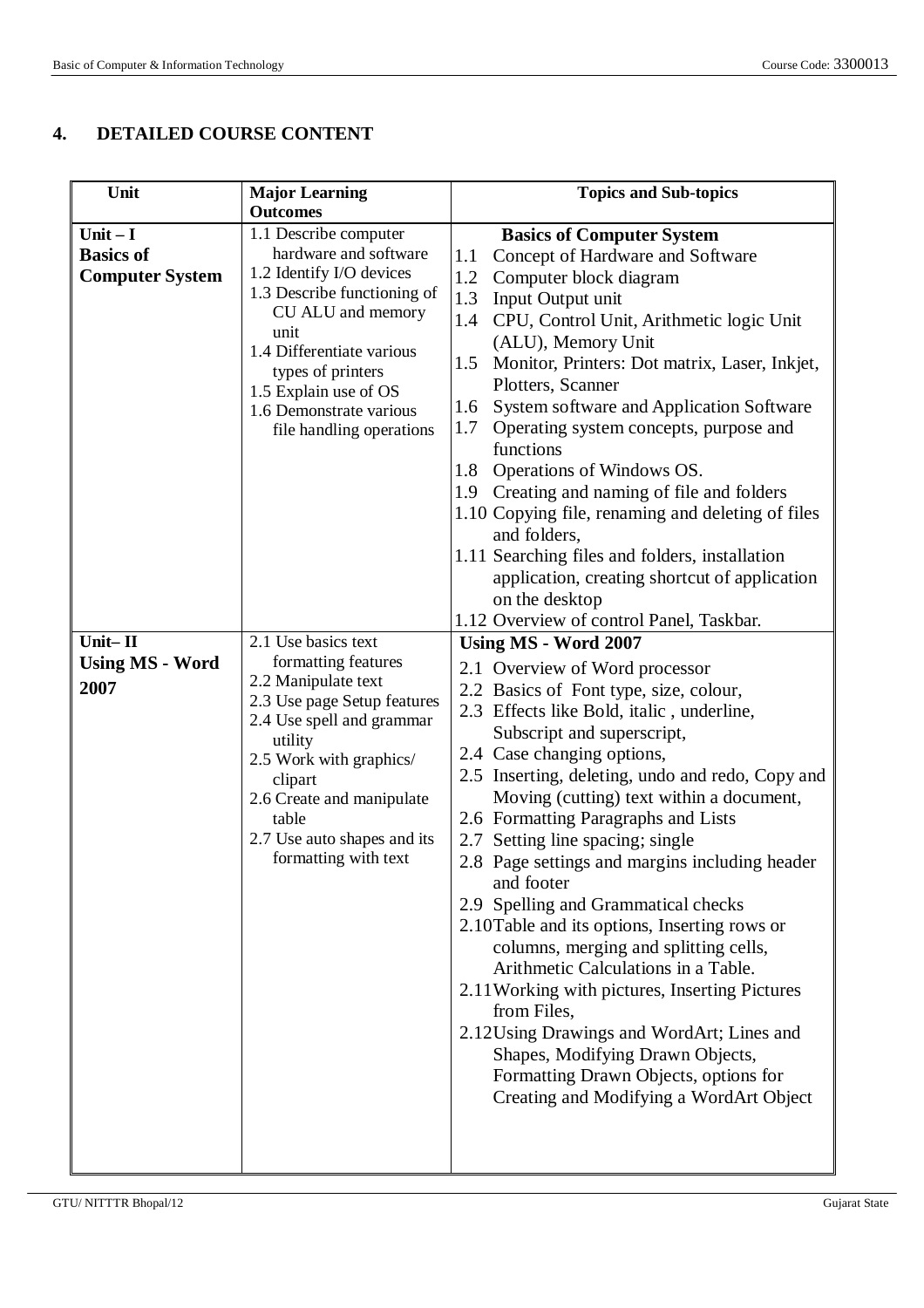| Unit                                | <b>Major Learning</b><br><b>Outcomes</b>                                                                                                                                                                                                                                | <b>Topics and Sub-topics</b>                                                                                                                                                                                                                                                                                                                                                                                                                                                                                                                                                                                                                                                                                                                                                                                                                                                                                                                                                                                                                                                                                                                                                                                                             |
|-------------------------------------|-------------------------------------------------------------------------------------------------------------------------------------------------------------------------------------------------------------------------------------------------------------------------|------------------------------------------------------------------------------------------------------------------------------------------------------------------------------------------------------------------------------------------------------------------------------------------------------------------------------------------------------------------------------------------------------------------------------------------------------------------------------------------------------------------------------------------------------------------------------------------------------------------------------------------------------------------------------------------------------------------------------------------------------------------------------------------------------------------------------------------------------------------------------------------------------------------------------------------------------------------------------------------------------------------------------------------------------------------------------------------------------------------------------------------------------------------------------------------------------------------------------------------|
| Unit-III                            | 3.1 Use basic formatting                                                                                                                                                                                                                                                | <b>Using MS - Excel 2007</b>                                                                                                                                                                                                                                                                                                                                                                                                                                                                                                                                                                                                                                                                                                                                                                                                                                                                                                                                                                                                                                                                                                                                                                                                             |
| <b>Using MS - Excel</b><br>2007     | and data entry features<br>3.2 Use formula and<br>functions<br>3.3 Work with graphics<br>3.4 Create and manipulate<br>charts<br>3.5 Use header and footer<br>options<br>3.6 Setup page layout and<br>print worksheet                                                    | 3.1 Introduction to Excel 2007,<br>3.2 Introduction to data, Cell address, Excel<br>Data Types, Concept of hyperlink<br>3.3 Introduction to formatting, number, text and<br>date formatting<br>3.4 Concept of worksheet and workbook<br>3.5 Understanding formulas, Operators in Excel<br>2007, Operators Precedence, Understanding<br>Functions, Common Excel Functions such as<br>sum, average, min, max, date, transpose, In,<br>And, or, sqrt, power, upper, lower.<br>3.6 Types of graphics : Word art, auto shapes,<br>Images<br>3.7 Introduction to charts, overview of different                                                                                                                                                                                                                                                                                                                                                                                                                                                                                                                                                                                                                                                 |
|                                     |                                                                                                                                                                                                                                                                         | types of charts available with Excel<br>3.8 Concept of print area, margins, header,                                                                                                                                                                                                                                                                                                                                                                                                                                                                                                                                                                                                                                                                                                                                                                                                                                                                                                                                                                                                                                                                                                                                                      |
|                                     |                                                                                                                                                                                                                                                                         | footer and other page setup options                                                                                                                                                                                                                                                                                                                                                                                                                                                                                                                                                                                                                                                                                                                                                                                                                                                                                                                                                                                                                                                                                                                                                                                                      |
| $Unit - IV$                         | 4.1 Create new presentation                                                                                                                                                                                                                                             | <b>Using MS - PowerPoint 2007</b>                                                                                                                                                                                                                                                                                                                                                                                                                                                                                                                                                                                                                                                                                                                                                                                                                                                                                                                                                                                                                                                                                                                                                                                                        |
| Using MS-<br><b>PowerPoint 2007</b> | and<br>apply<br>basic<br>formatting features<br>4.2 Use master slide<br>4.3 Create and manipulate<br>table<br>4.4 Work with objects and<br>clips<br>4.5 Work with video<br>4.6 Work with audio<br>4.7 Use special effects<br>4.8 Use navigation<br>and<br>hyper linking | 4.1<br>Outline of an effective presentations,<br>Starting a New Presentation Files, Saving work,<br>4.2<br>4.3<br>Creating new Slides, Working with textboxes.<br>Changing a slides Layout, Applying a theme,<br>4.4<br>Changing Colours, fonts and effects, Creating<br>and managing custom Colour & font theme,<br>Changing the background<br>4.5 Managing slides master, Managing theme.<br>Changing the font, font size, font colour,<br>4.6<br>text fill,<br>4.7 Adjusting character spacing and line<br>spacing Formatting text boxes.<br>4.8 Word arts, styles,<br>4.9 Formatting bulleted lists and numbered list,<br>4.10 Finding and replacing text, Correcting your<br>spelling<br>4.11 Creating a new and editing a table's<br>structure,<br>4.12 Selecting, deleting, moving, copying,<br>resizing and arranging objects,<br>4.13 Working with drawing tools, Applying<br>shape or picture styles, Applying object<br>borders, object fill, object effects.<br>4.14 Working with clip art collection and<br>modifying clip art,<br>4.15 Embed a video, Link to a video, Size a video,<br>Video playback options,<br>4.16 Configuring a sound playback, Assigning sound<br>to an object, Adding a digital music sound track, |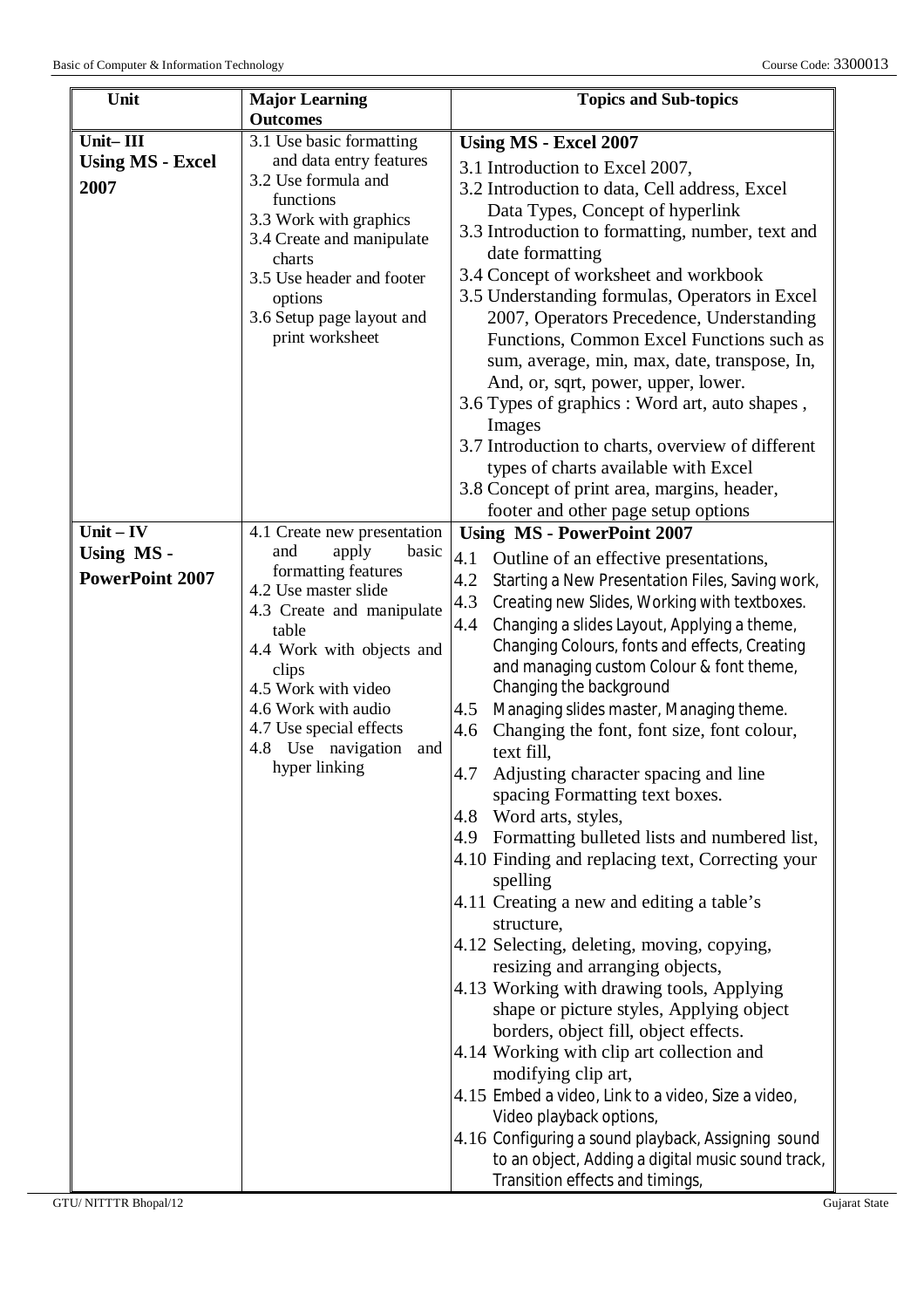| Unit                                    | <b>Major Learning</b><br><b>Outcomes</b>         | <b>Topics and Sub-topics</b>                                                  |  |
|-----------------------------------------|--------------------------------------------------|-------------------------------------------------------------------------------|--|
|                                         |                                                  | 4.17 Creating hyperlinks, Using action buttons                                |  |
|                                         |                                                  |                                                                               |  |
|                                         |                                                  |                                                                               |  |
|                                         |                                                  |                                                                               |  |
| <b>UNIT-V</b><br><b>MS-OFFICE INDIC</b> | 5.1 Create application and<br>other documents in | 5.1 Introduction about MS Office Indic<br>5.2 Installation of ms-office indic |  |
| & TBIL                                  | Guajarati.                                       | 5.3 How to change language English to Gujarati                                |  |
|                                         |                                                  | 5.4 Introduction about the Gujarati keyboards                                 |  |
|                                         |                                                  | 5.5 Introduction about the Gujarati IME.                                      |  |
|                                         |                                                  | 5.6 Difference between Remington and                                          |  |
|                                         |                                                  | 5.7 Transliteration K/B                                                       |  |
|                                         |                                                  | 5.8 How to operate the K/B. What is<br>5.9 Transliteration K/B?               |  |
|                                         |                                                  | 5.10 How to type different Characters and Words                               |  |
|                                         |                                                  | 5.11 from transliteration K/B                                                 |  |
|                                         |                                                  | 5.12 How to use IME help? How to use spelling                                 |  |
|                                         |                                                  | 5.13 grammars check in Gujarati?                                              |  |
|                                         |                                                  | 5.14 What is Smart Tag? What is Thesaurus?                                    |  |
|                                         |                                                  | 5.15 How to change the Menu from English to                                   |  |
|                                         |                                                  | Gujarati?<br>5.16Convert the ASCII font to Unicode from TBIL                  |  |
|                                         |                                                  | Converter                                                                     |  |
|                                         |                                                  |                                                                               |  |
| <b>UNIT-VI</b>                          | 6.1 Use internet access                          | 6.1 What is the Internet?                                                     |  |
| <b>Introduction to</b>                  | efficiently.                                     | 6.2 Web pages                                                                 |  |
| <b>Internet HTML</b>                    |                                                  | 6.3 Home page                                                                 |  |
|                                         |                                                  | 6.4 Use of web sites                                                          |  |
|                                         |                                                  | 6.5 Access providers<br>6.6 Types of access                                   |  |
|                                         |                                                  | 6.7 The browser                                                               |  |
|                                         |                                                  | 6.8 Universal resource locators                                               |  |
|                                         |                                                  | 6.9 Browsing or surfing the web                                               |  |
|                                         |                                                  | 6.10A search engine                                                           |  |
|                                         |                                                  | 6.11 Internet phone                                                           |  |
|                                         |                                                  | <b>Applications of the Internet:</b>                                          |  |
|                                         |                                                  | 6.12E-mail                                                                    |  |
|                                         |                                                  | 6.13 Voice mail                                                               |  |
|                                         |                                                  | 6.14Newsgroup<br>6.15 Mailing list                                            |  |
|                                         |                                                  | 6.16Internet relay chat                                                       |  |
|                                         |                                                  | 6.17Games                                                                     |  |
|                                         |                                                  | 6.18Video-conferencing                                                        |  |
|                                         |                                                  | 6.19 File transfer protocol                                                   |  |
| Unit-VII                                | 7.1 Comprehend the HTML                          | <b>Basic structure of HTML</b>                                                |  |
| <b>Using HTML</b>                       | page structure                                   | 7.1 Structure of HTML Page                                                    |  |
|                                         | 7.2Use<br>basic<br>formatting                    | 7.2 Inserting formatting tags for Text: bold,                                 |  |
|                                         | tags in HTML<br>7.3Create<br>format<br>and       | italic, underline, line break, special                                        |  |
|                                         | tables                                           | character, predefine headings, paragraph,                                     |  |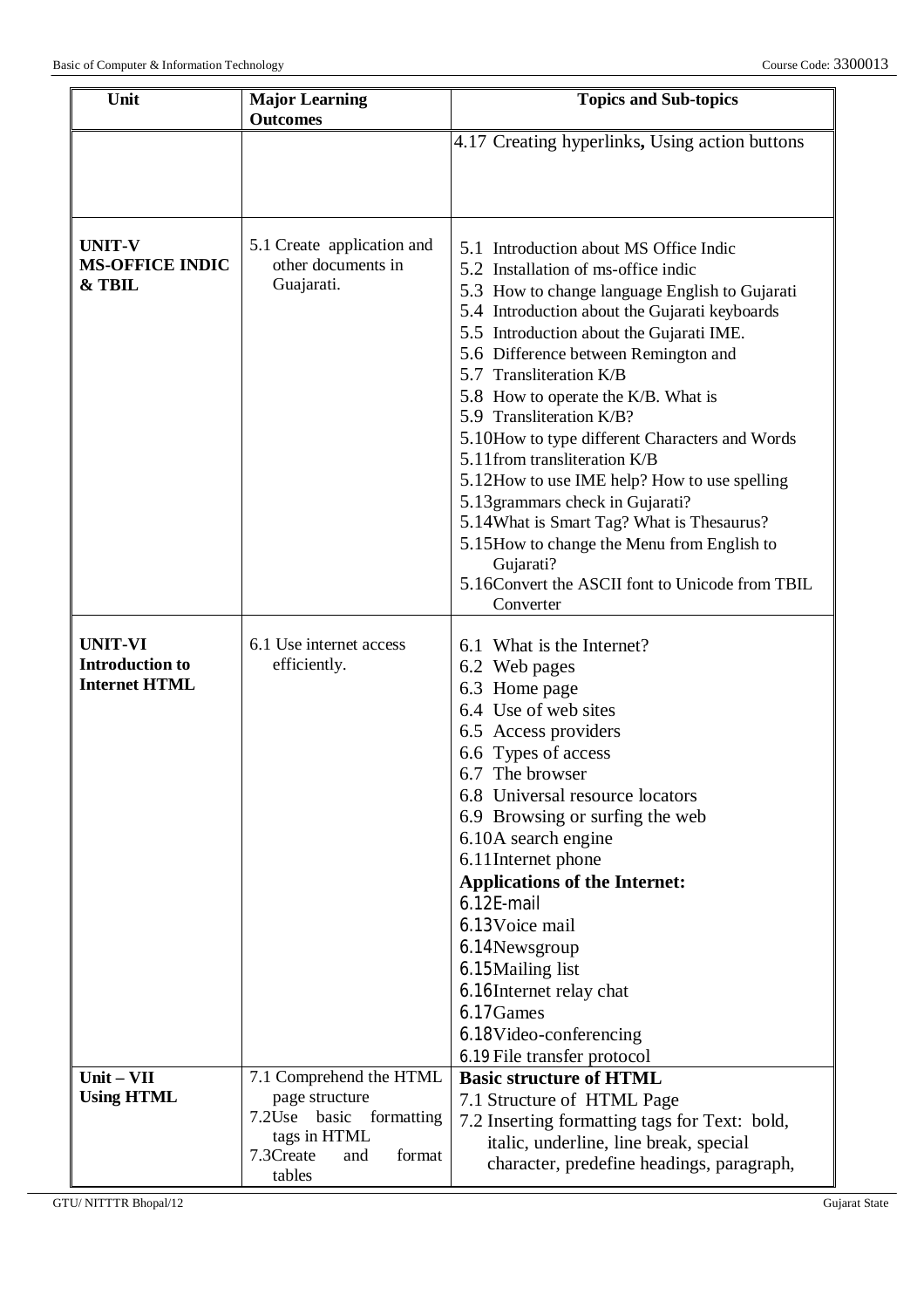| Unit |                             |                                                 |
|------|-----------------------------|-------------------------------------------------|
|      | <b>Major Learning</b>       | <b>Topics and Sub-topics</b>                    |
|      | <b>Outcomes</b>             |                                                 |
|      | 7.4Insert and format images | comments.                                       |
|      | in HTML page                | 7.3 Font color, size, Alignment                 |
|      | 7.5 Create various types of | 7.4 Margin with body tag, background and text   |
|      | hyper linking               | colour                                          |
|      | 7.6 Work with video and     | 7.5 Ordered and unordered lists                 |
|      | sound files                 | Tables, Images and Links in HTML                |
|      |                             |                                                 |
|      |                             | 7.6 Tables – basic structure, Using TD, TR, TH  |
|      |                             | tags, use of basic elements in table : border,  |
|      |                             | cellpadding, cellspacing, width, caption,       |
|      |                             | align, bgcolor                                  |
|      |                             | 7.7 Images in web page: inserting and           |
|      |                             | formatting of images using SRC, border,         |
|      |                             | Vspace, Hspace, align, ALT, height, width       |
|      |                             | and background in HTML page                     |
|      |                             | 7.8 Types of links: Linking two or more web     |
|      |                             | pages, linking within a web page, linking to    |
|      |                             | external page, linking to a specific point in   |
|      |                             | another web page, linking image file, mailto.   |
|      |                             | <b>Working with Multimedia Objects</b>          |
|      |                             |                                                 |
|      |                             | 7.9 Video and sound file. Add marquees of       |
|      |                             | scrolling text. Inserting and controlling video |
|      |                             | and audio in HTML page                          |

# **5. SUGGESTED SPECIFICATION FOR DISTRIBUTION OF HOURS AND MARKS (THEORY)**

Not Applicable

# **6. SUGGESTED LIST OF EXERCISES/PRACTICAL/EXPERIMENTS**

The exercises/practical/experiments should be properly designed and implemented with an attempt to develop different types of skills leading to the achievement of the competency. Following is the list of exercises/practical/experiments for guidance.

| S. No.         | Unit<br>No. | <b>Experiment</b>                                                                      |  |  |  |  |
|----------------|-------------|----------------------------------------------------------------------------------------|--|--|--|--|
|                |             | Create and manage files and folder tree                                                |  |  |  |  |
|                |             | Use accessories utilities of windows OS                                                |  |  |  |  |
| $\overline{2}$ | $\mathbf H$ | Entering and editing text in document file.                                            |  |  |  |  |
|                |             | Apply formatting features on Text like Bold, Italics, Underline, font type, colour and |  |  |  |  |
|                |             | size. Apply features like bullet, numbering                                            |  |  |  |  |
|                |             | Create documents, insert images, format tables<br>$\bullet$                            |  |  |  |  |
|                |             | Create and manipulate tables                                                           |  |  |  |  |
| $\mathcal{F}$  | Ш           | Entering and editing data in worksheet                                                 |  |  |  |  |
|                |             | Apply formula and functions in the sheet                                               |  |  |  |  |
|                |             | Use graphics and auto shapes in Excel sheet                                            |  |  |  |  |
|                |             | Create and manipulate EXCEL charts                                                     |  |  |  |  |
|                |             | Create Pay bills, Pay slips, Electricity bills using Excel                             |  |  |  |  |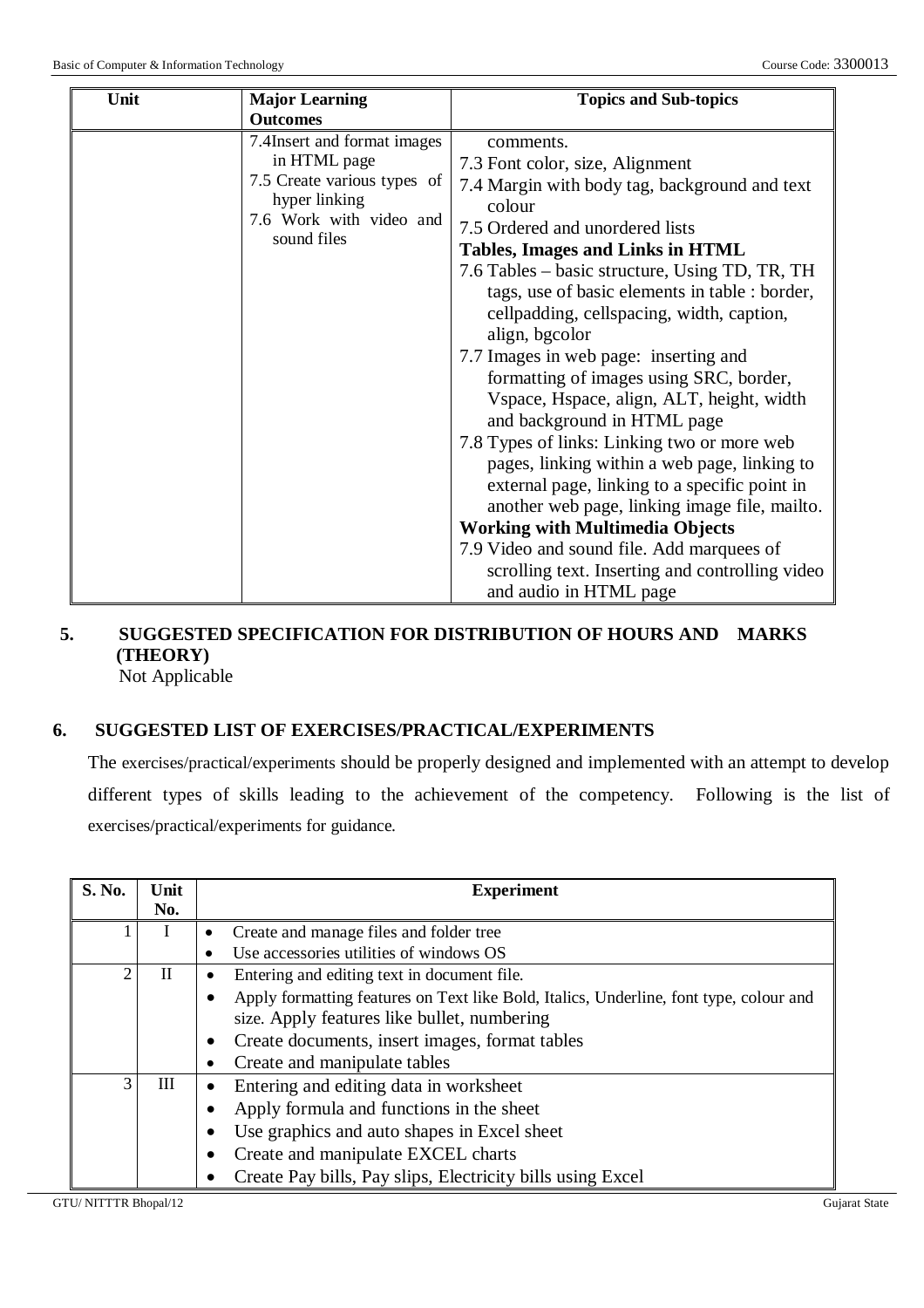|                |              | Print sheet using print area<br>$\bullet$                                                        |  |  |  |
|----------------|--------------|--------------------------------------------------------------------------------------------------|--|--|--|
| $\overline{4}$ | <b>IV</b>    | Basic operations of Power point, Create PPT and inset and delete slides<br>$\bullet$             |  |  |  |
|                |              | Create Project presentations, Lecture presentations.<br>$\bullet$                                |  |  |  |
|                |              | Use of Mater Slide in Presentation                                                               |  |  |  |
|                |              | Apply basic formatting features in presentation like font, font size, font colour,<br>$\bullet$  |  |  |  |
|                |              | text fill, spacing and line spacing Formatting text boxes, word arts, styles                     |  |  |  |
|                |              | bullet and numbering                                                                             |  |  |  |
|                |              | Working with drawing tools, Applying shape or picture styles, Applying object<br>$\bullet$       |  |  |  |
|                |              | borders, object fill, object effects.                                                            |  |  |  |
|                |              | Working with video, Link to video and sound files.<br>$\bullet$                                  |  |  |  |
|                |              | Creating hyperlinks, Using action buttons<br>$\bullet$                                           |  |  |  |
| 5              | $\mathbf{V}$ | Installation and keyboard setting of Guajarati indic.<br>$\bullet$                               |  |  |  |
|                |              | Create invitation letter in Guajarati using indic<br>٠                                           |  |  |  |
| 6              | VI           | Practice browsing of different sites using search engine<br>$\bullet$                            |  |  |  |
|                |              | practice and understand different E-Mail services - Outlook, Yahoo mail, rediffmail<br>$\bullet$ |  |  |  |
|                |              | etc<br>Practice Creating E-Mail accounts, Sending, Receiving & Storing of<br>$\bullet$           |  |  |  |
|                |              | mails.<br>$\bullet$                                                                              |  |  |  |
| $\overline{7}$ | VII          | Basic program of HTML<br>$\bullet$                                                               |  |  |  |
|                |              | Program based on Inserting formatting tags for Text: bold, italic, underline,<br>$\bullet$       |  |  |  |
|                |              | line break, special character, predefine headings, paragraph, comments.                          |  |  |  |
|                |              | Use Font color, size, background and Alignment<br>$\bullet$                                      |  |  |  |
|                |              | Create ordered and and unordered list<br>$\bullet$                                               |  |  |  |
|                |              | Create program on Tables – basic structure, Using TD, TR, TH tags, use of<br>$\bullet$           |  |  |  |
|                |              | basic elements in table : border, cellpadding, cellspacing, width, caption, align,               |  |  |  |
|                |              | bgcolor                                                                                          |  |  |  |
|                |              | Working with Images in web page: inserting and formatting of images using<br>$\bullet$           |  |  |  |
|                |              | SRC, border, Vspace, Hspace, align, ALT, height, width and background.                           |  |  |  |
|                |              | Program based on Linking two or more web pages, linking within a web page, linking               |  |  |  |
|                |              | to external page, linking to a specific point in another web page, linking image file,           |  |  |  |
|                |              | mailto.                                                                                          |  |  |  |
|                |              | Working with Video and sound file.                                                               |  |  |  |

#### **7. SUGGESTED LIST OF PROPOSED STUDENT ACTIVITIES**

Following is the list of proposed student activities like: course/topic based seminars, internet based Assignments, teacher guided self learning activities, course/library/internet/lab based miniprojects etc. These could be individual or group-based.

#### **Learning Strategies**

Learning Computer application in the class room takes place through activities like reading individually and in groups, discussion, debate, and quiz, seminars preparing notes, observation and program writing. Preparation for practical work also should take place in the class room. Preparation notes for laboratory work, design stepss and data are some of the things that have to be developed in the class room before the practical work in the laboratory. Among these, individual activities such as assignment and selfcheck questions given in the text book could be done at Home. But they have to be discussed in the class room. The students should also record such assignments in the note book. The teacher should give clear instructions as to what are the activities to be done at home and how they could be done. On the Job Training (OJT) and Field visit have to be conducted and the report should be prepared by the students. The teacher should give clear instruction to prepare reports.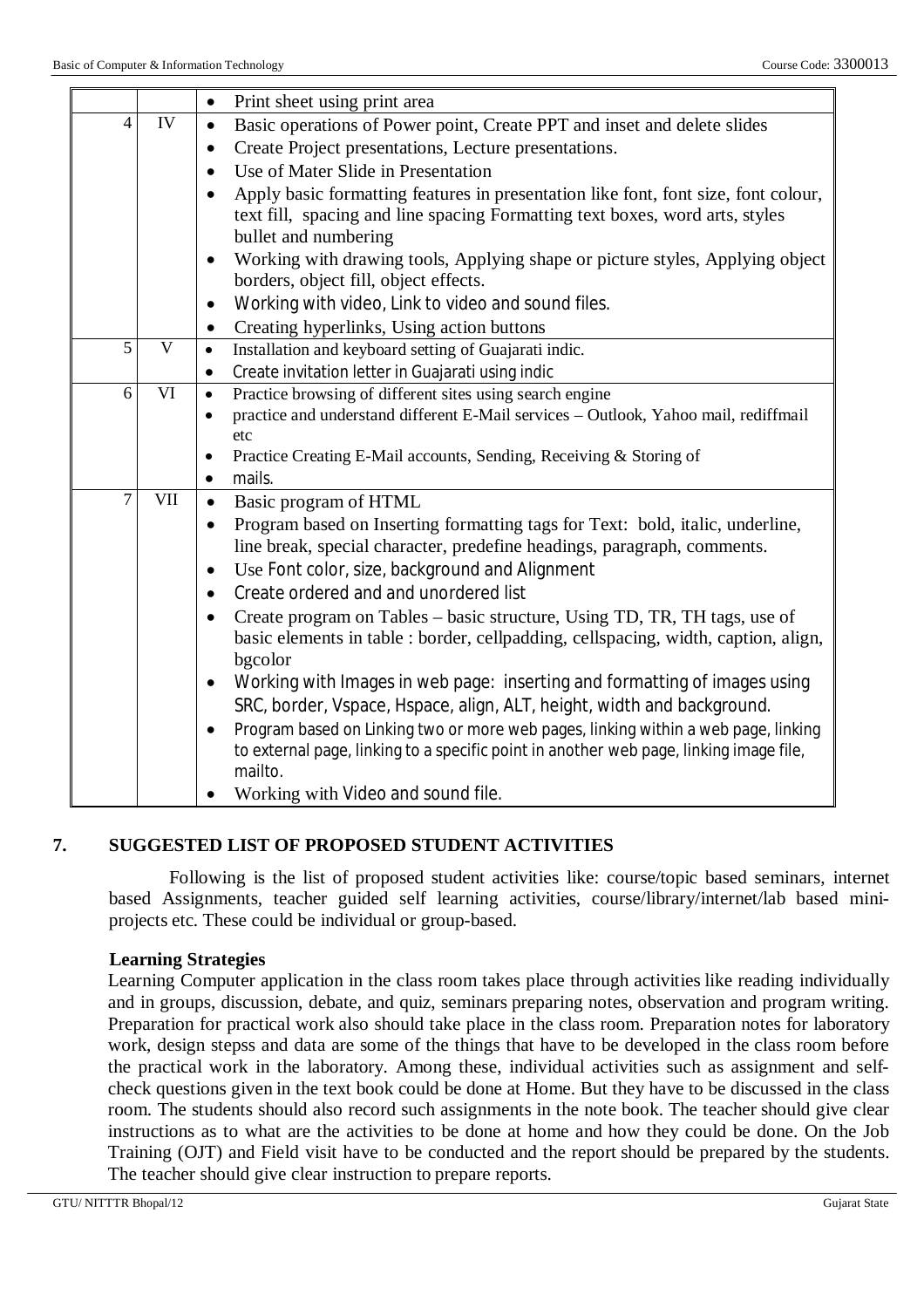#### **Evaluation Activities for CE**

The continuous evaluation may include the following activities;

- 1. Class Test
- 2. Assignment
- 3. Seminar/Symposium
- 4. Project
- 5. Collection/Records
- 6. Group discussion/Debate

#### For continuous evaluation of lab activity

| S.NO | Content                                                      | <b>Max. Marks</b> |
|------|--------------------------------------------------------------|-------------------|
|      | Lab Record                                                   |                   |
|      | Answer one question from Computer Basics & Internet          |                   |
|      | Writing steps on any two (one each from Section $-$ II, III) |                   |
|      | Executing of two exercises                                   | 40                |
|      | Result /Printout                                             |                   |
|      | Viva voice                                                   |                   |
|      | Total                                                        |                   |

#### **8. SUGGESTED LEARNING RESOURCES**

#### **A. List of Books**

| Sr.            | <b>Author</b>                         | <b>Title of Books</b>                                        | <b>Publication</b>                       |
|----------------|---------------------------------------|--------------------------------------------------------------|------------------------------------------|
| No.            |                                       |                                                              |                                          |
| $\mathbf{1}$   | R Taxali                              | <b>Computer Course</b>                                       | Tata McGraw Hills, New Delhi.            |
| $\overline{2}$ | Xavier                                | World Wide Web design with<br><b>HTML</b>                    | Tata McGraw Hills. New Delhi.            |
| $\overline{3}$ | CURTIN, FOLEY, SEN,<br><b>MORIN</b>   | <b>INFORMATION</b><br><b>TECHNOLOGY</b>                      | <b>TMH</b>                               |
| $\overline{4}$ | V. RAJARAMAN (3RD<br><b>EDITION</b> ) | <b>FUNDAMENTALS OF</b><br><b>COMPUTERS</b>                   | PHI                                      |
| 5              | <b>CISTEMS</b>                        | <b>INTERNET AN</b><br><b>INTRODUCTION</b>                    | <b>TMH</b>                               |
| 6              | <b>SAGMAN</b>                         | <b>MICROSOFT OFFICE FOR</b><br>WINDOWS( 'O' LEVEL<br>DOEACC) | PEARSON EDUCATION ISBN 81-<br>7808-341-8 |
| $\overline{7}$ | <b>C. XAVIER</b>                      | WORLD WIDE WEB<br><b>DESIGN WITH HTML</b>                    | <b>TMH</b>                               |
| 8              | <b>COURTER</b>                        | <b>MASTERING MS OFFICE -</b><br>2000 PROFESSIONAL            | <b>TECHMEDIA</b>                         |
| 9              | <b>DAVID D.BUCH</b>                   | PAGEMAKER 6.5/7                                              | <b>BPB PUBLICATION</b>                   |
| 10             |                                       | PHOTOSHOP 6/7                                                | <b>BPB PUBLICATION</b>                   |